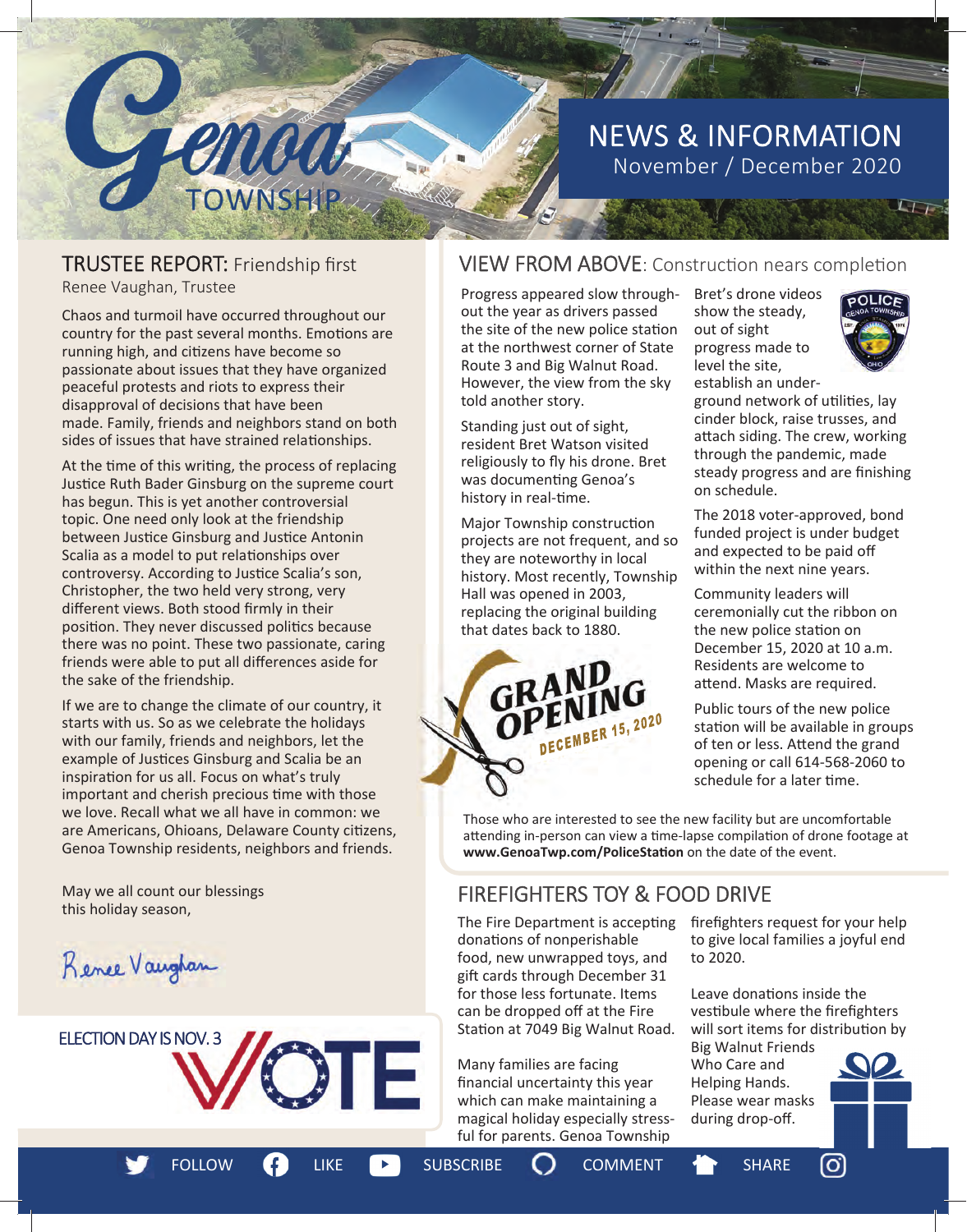### ASSIGNED SEATING: Apply for committee appointments

Residents take-on the formal role of advisor when they are appointed to serve on a committee by the Board of Trustees. Eight separate committees serve a vital link to township leaders, providing input into decision making.

For example, members of the Parks Advisory Committee published a master plan to guide and prioritize improvements. They will continue in 2021 by working with staff to implement the plan.

Advisory committees include:

- Communications
- $\bullet$  Finance
- Fire/Rescue/EMS
- Investment
- $\bullet$  Parks
- Police

The Board of Zoning Appeals and the Zoning Commission are also made up of resident appointed members. However, their duties vary from those of an advisory committee. The Board of Zoning Appeals make final decisions regarding proposed

development variances, conditional uses and appeals. Zoning commissions are required by law to fulfill the job of reviewing and providing recommendations for re-zoning and planned development requests. The Commission also recommends regulations to the Board of Trustees and assists in the development of the Comprehensive Plan and Zoning Resolution.

Applications and resumes are submitted online and provided to the Board of Trustees for careful review. The best suited candidates are then assigned to fill committee vacancies.

Those who are selected for appointment begin their new terms on April 1. Typically, each committee meets once a month on a weekday evening.

Complete an application at **www.GenoaTwp.com/Appointments** and upload your resume no later than January 17, 2021.

#### **LEARN MORE** www.GenoaTwp.com/Appointments

#### REEL FUN: Tournament results

Prizes lured youth anglers to participate in the Township's fishing tournament. More than 40 fish were documented and submitted to the event website between September 4-13.

Thanks to all participants and congratulations to winners: Jacob B., Gavin L., Phineas H., Avery W., Jackson L., and Benjamin R. Each winner received a \$25 gift card.



LARGEST CATCH 22 inch catfish Jacob B.

|                                        |                                   | <b>Fiscal Report</b>  |                            |                                                 |
|----------------------------------------|-----------------------------------|-----------------------|----------------------------|-------------------------------------------------|
| <b>Fund Name</b>                       | 01/01/2020<br><b>Fund Balance</b> | <b>YTD</b><br>Revenue | <b>YTD</b><br>Expenditures | <b>Ending Balance</b><br>9/31/2020              |
| General                                | \$2,949,486                       | \$1,724,177           | \$1.231.300                | \$3,442,363                                     |
| Motor Vehicle License Tax              | \$27,320                          | \$25.346              | \$40,000                   | \$12,666                                        |
| Permissive Motor Vehicle License Tax   | \$71,567                          | \$156,084             | \$139,436                  | \$88,215                                        |
| Gasoline Tax                           | \$144,481                         | \$256,068             | \$311,857                  | \$88,692                                        |
| Road and Bridge                        | \$784.174                         | \$2,685,542           | \$2,065,145                | \$1.404.570                                     |
| <b>TIF Fund</b>                        | \$1,052,176                       | \$476.190             | \$511,369                  | \$1,016,997                                     |
| Cemetery                               | \$30.110                          | \$2,766               | \$1.394                    | \$31,482                                        |
| Police                                 | \$6.678.035                       | \$4.078.008           | \$2,994,850                | \$7,761,193                                     |
| <b>Police Capital Projects</b>         | \$320,450                         | \$250,000             | \$41,866                   | \$528.584                                       |
| <b>Police Station-Capital Projects</b> | \$6,128,108                       | \$40.720              | \$4,743,318                | \$1,425,510                                     |
| General (bond) (note) Retirement       | \$1,387                           | \$0                   | \$0                        | \$1,387                                         |
| <b>Enforcement and Education</b>       | \$5,676                           | \$565                 |                            | \$6,241                                         |
| Law Enforcement Trust                  | \$62,493                          | \$0                   | \$0                        | \$62,493                                        |
| <b>Bond - Police Station</b>           | \$754,803                         | \$694.235             | \$151,731                  | \$1,297,307                                     |
| Fire                                   | \$5.750.145                       | \$4.743.919           | \$3.752.908                | \$6,741,156                                     |
| <b>Fire Capital Projects</b>           | \$2.346.167                       |                       | \$619,879                  | \$1.726.287                                     |
| Fire and Rescue, Ambulance and EMS     | \$553,668                         | \$163.379             | \$347.452                  | \$369,596                                       |
| Self-Ins. Fund-Medical Insurance       | \$32,437                          | \$923.325             | \$946,884                  | \$8,877                                         |
|                                        | \$0                               | \$34,370              | \$0                        | \$34,370                                        |
| <b>Total</b>                           |                                   | \$27,692,684          | \$16,254,694               | \$17.899.391                                    |
|                                        |                                   |                       |                            | Figures have been rounded to the nearest dollar |

*For additional information on Township finances visit www.OhioCheckbook.com*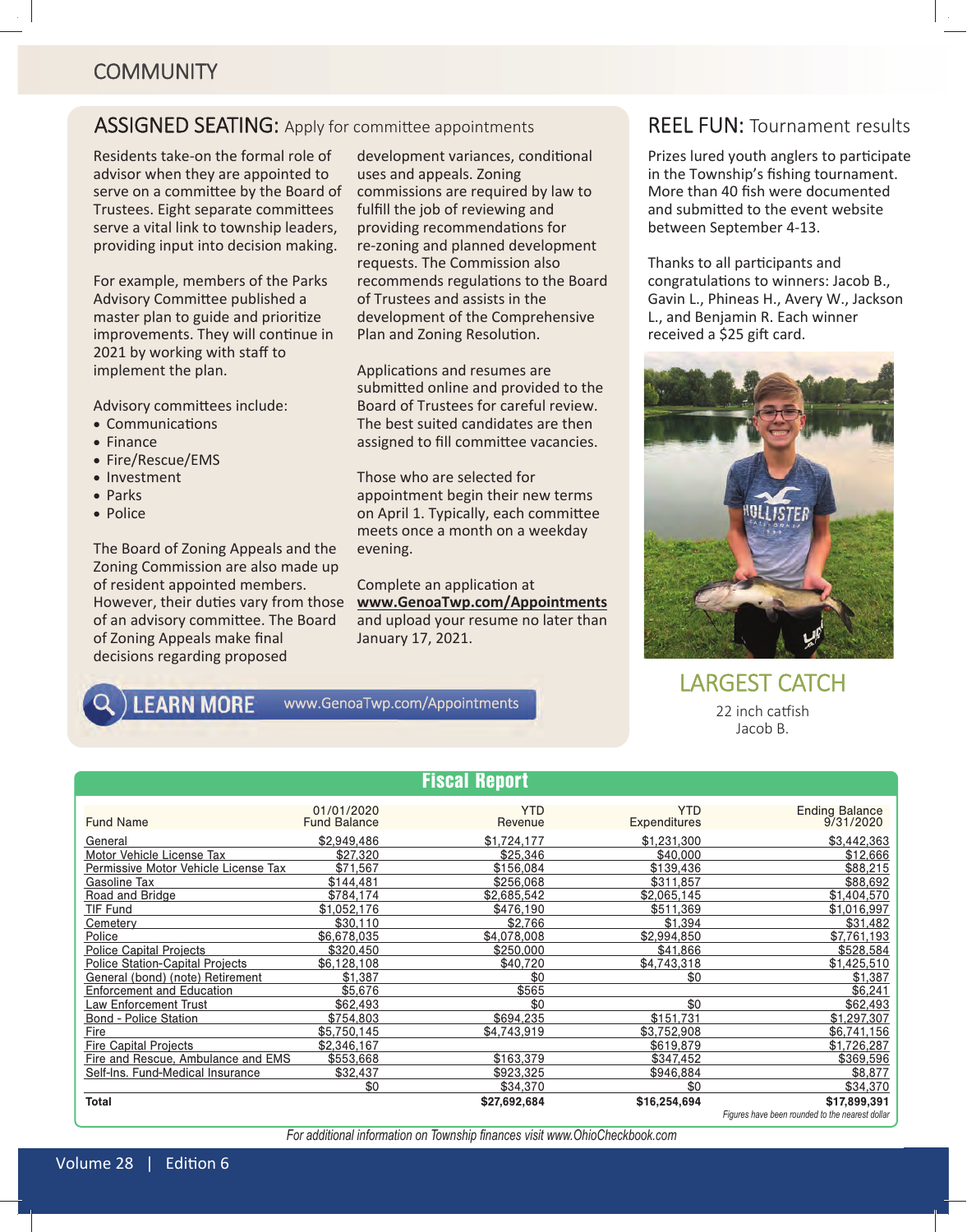

#### FIRE/RESCUE/EMS Chief Joseph Ponzi, 614.568.2040

**Carbon monoxide poisoning has disproporƟonally impacted our community in recent years.**

**AŌer reading this newsleƩer, make it the Įrst thing you do to check whether your home has carbon monoxide alarms. There should be one on every level of the house.**

**If you already have alarms, test to see that they are working every month. If no alarms are in the home, immediately put them on your shopping list. Without these devices, there would be no way to disƟnguish whether important.**

**you are feeling unwell or being poisoned. Carbon monoxide is an odorless, tasteless gas, and its symptoms mimic those of a cold or Ňu including headache, dizziness, and nausea.**

**While some alarms are easily installed by plugging into a standard outlet, others require more eīort. For assistance tesƟng or installing units, call the Fire Department at 614.568.2040. FireĮghters are best known for responding to emergencies, however prevenƟon is equally**

**If a carbon monoxide alarm sounds, check for low baƩeries. If an alarm with new batteries continues to sound, immediately go outside toescape the harmful gas and call 911. Firefighters will measure the level of carbon monoxide in the air before determining if it is safe to re-enter.**

**Paramedics will check your health. A person can be poisoned by a small amount of carbon monoxide over a long period ofƟme or by a large amount of carbon monoxide over a briefƟme.**



# ZONING & DEVELOPMENT

Joe Shafer, 614.899.0725

Since 2017, the Development and Zoning Department has worked with the Zoning Commission, Board of Trustees and legal counsel to revise the Zoning Resolution.

Due to the volume of work, changes have been phased-in over time. In 2018, the sign code was modernized. In 2019, standards pertaining to planned neighborhoods were overhauled. This past October, the largest amendment yet was adopted by the Trustees.

The new iteration of the code, effective October 31, fixes inconsistencies, addresses legal concerns, reduces confusion, improves procedures, and brings the document into the  $21^{st}$  century.

While many of the changes are technical in nature, others will be of interest to residents, including changes pertaining to:

- Side and rear yard setbacks for accessory structures
- Nuisance abatement
- Temporary uses, including garage sales
- Portable storage units
- Accessory dwelling units
- Agriculture, agritourism, and farm markets
- Entrance features and fences

The new Zoning Resolution can be found on the Development and Zoning portion of the Township website. Please direct quesƟons to 614.899.0725 or Zoning@GenoaTwp.com.

#### MAINTENANCE

Bob Mathews, 614.568.2080

Leaves and snow are both on the chore list in November and December. Residents can help or hinder Township efforts to manage these seasonal materials.

Clear leaves and grass clippings from the storm drain. Drains can clog when these materials are pushed inside causing significant expense to remedy.

Rumpke collects leaves and grass in bags or bins at the curb with the trash.



Remove cars from roadways to allow for curb-to-curb plowing. Shovel snow to the left side of your driveway (when viewed from the street). Otherwise plows will be unable to avoid pushing snow back across the driveway.